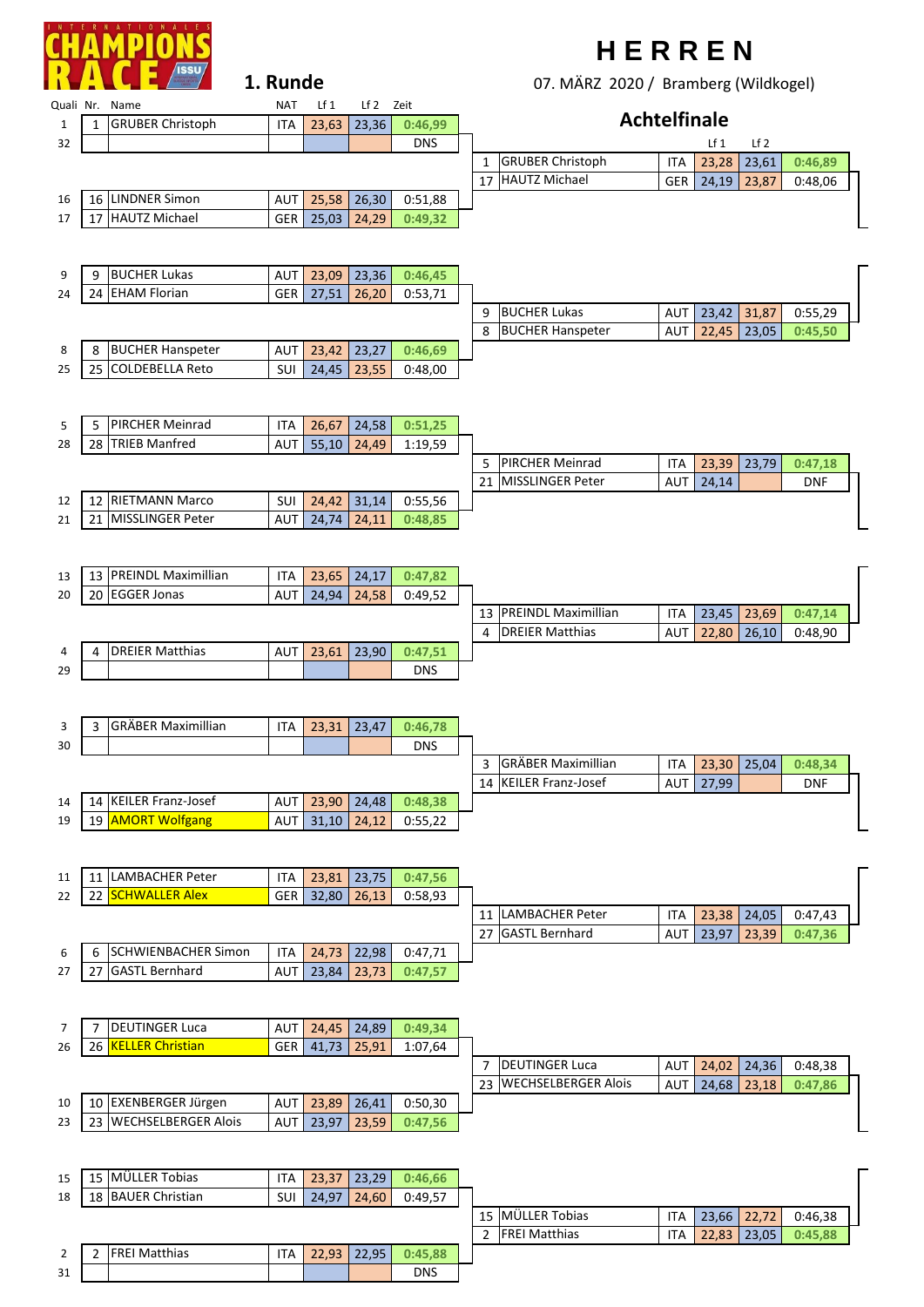



## **Platzierungen 5 - 8**

|  | 7 8 BUCHER Hanspeter     |  |  |  | <b>AUT 28,18 22,85 51,03 3 7 8 BUCHER Hanspeter</b>     |  | AUT 28,18 22,85 51,03 3 |  |
|--|--------------------------|--|--|--|---------------------------------------------------------|--|-------------------------|--|
|  | 5 13 PREINDL Maximillian |  |  |  | ITA 23,68 23,37 47,05 1 5 13 PREINDL Maximillian        |  | ITA 23,68 23,37 47,05 1 |  |
|  | 6 27 GASTL Bernhard      |  |  |  | AUT 24,16 23,66 47,82 2 6 27 GASTL Bernhard             |  | AUT 24,16 23,66 47,82 2 |  |
|  | 8 23 WECHSELBERGER Alois |  |  |  | <b>AUT 23,76 37,99 01,75 4 8 23 WECHSELBERGER Alois</b> |  | AUT 23,76 37,99 01,75 4 |  |

|  | 3 GRÄBER Maximillian |  | $ITA$   22.74   23.29   0:46.03 |  |
|--|----------------------|--|---------------------------------|--|
|  | 27 GASTL Bernhard    |  | AUT 24.16 23.66 0:47.82         |  |

## **Platzierungen 9 - 16 (ausgeschiedene im Achtelfinale)**

|  | <b>GRÄBER Maximillian</b> |  | $23.22$   25.25 |         |  |
|--|---------------------------|--|-----------------|---------|--|
|  | <b>FREI Matthias</b>      |  | 26.80   22.36   | 0:49.16 |  |

|  | <b>I 23 WECHSELBERGER Alois</b> |  | AUT 23.76 37.99 1:01.75         |  |
|--|---------------------------------|--|---------------------------------|--|
|  | 2 FREI Matthias                 |  | $ITA$   22.51   23.18   0:45.69 |  |